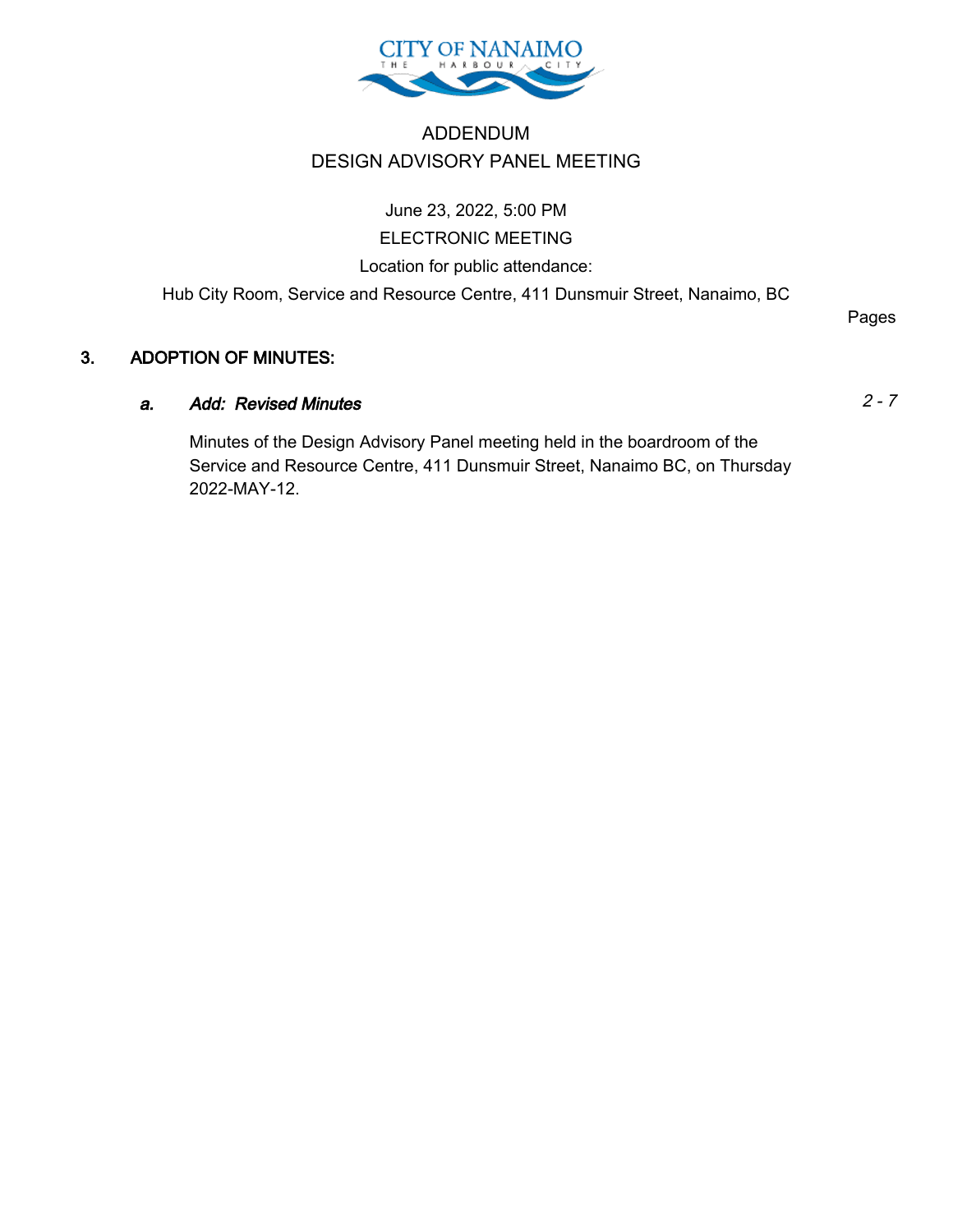## **MINUTES** DESIGN ADVISORY PANEL MEETING ELECTRONIC MEETING 411 DUNSMUIR STREET, NANAIMO, BC THURSDAY, 2022-MAY-12, AT 5:00 P.M.

| PRESENT: | Members: | Kate Stefiuk, BCSLA (Chair)<br>Councillor Brown (disconnected at 6:57 p.m.)<br>Angela Buick, At Large<br>Tony James, AIBC<br>Marie Leduc At Large<br>Kaien Shimuzu, At Large |
|----------|----------|------------------------------------------------------------------------------------------------------------------------------------------------------------------------------|
|          | Absent:  | Kevin Krastel, At Large<br>Jason Santeford, AIBC                                                                                                                             |
|          | Staff:   | C. Horn, Planner, Current Planning Section<br>L. Rowett, Manager, Current Planning Section<br>L. Nielsen, Recording Secretary                                                |

## 1. CALL THE DESIGN ADVISORY PANEL MEETING TO ORDER:

The Design Advisory Panel Meeting was called to order at 5:05 p.m.

## 2. **INTRODUCTION OF LATE ITEMS:**

Kate Stefiuk, Chair, introduced Kaien Shimuzu as the newest member of the panel, as appointed by Council at its meeting held 2022-MAY-02.

#### 3. ADOPTION OF AGENDA:

It was moved and seconded that the Agenda be adopted. The motion carried unanimously.

#### 4. ADOPTION OF MINUTES:

It was moved and seconded that the Minutes of the Design Advisory Panel meeting held in the boardroom of the Service and Resource Centre, 411 Dunsmuir Street, Nanaimo BC, on Thursday 2022-MAR-10 be adopted, as circulated. The motion carried unanimously.

It was moved and seconded that the Minutes of the Design Advisory Panel meeting held in the boardroom of the Service and Resource Centre, 411 Dunsmuir Street, Nanaimo BC, on Thursday 2022-APR-14 be adopted, as circulated. The motion carried unanimously.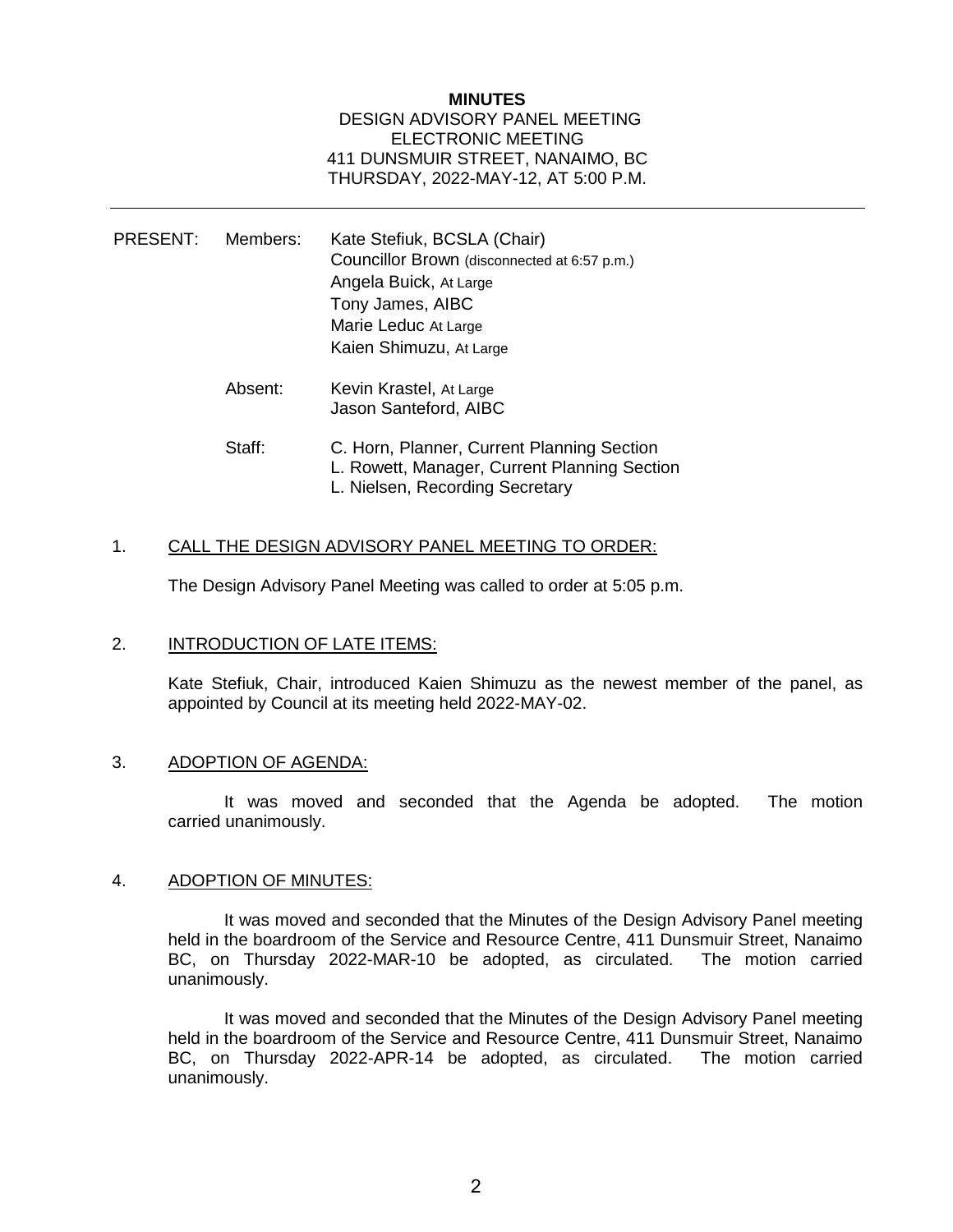It was moved and seconded that the Minutes of the Design Advisory Panel meeting held in the boardroom of the Service and Resource Centre, 411 Dunsmuir Street, Nanaimo BC, on Thursday 2022-APR-28 be adopted, as circulated. The motion carried unanimously.

## 5. PRESENTATIONS:

(a) Development Permit Application No. DP001266 – 1 Commercial Street

Caleb Horn, Planner, Current Planning Section introduced the project.

## Presentations:

- 1. Colin Harper, Architect of Colin Harper Architect, presented the project and spoke regarding neighbourhood and site context, history of the site, proposed improvements to the existing building and site (slope). Jake Steiner, property owner and principal of Steiner Properties and Bianca Bodely, Landscape Architect of Biophilia Design Collective were also in attendance.
	- A rooftop patio over the first storey is proposed with access from Wallace Street, and will be accessible to building tenants only
	- A patio is proposed off the restaurant space
	- A pedestrian connection from Wallace Street will be created
	- Pavers will be used to demark the entrance to the market from the parking lot
	- Exterior materials consists of glass, metal, cedar soffits, perforated metal (stairs from Wallace Street top parking lot)
	- Landscaping will provide a buffer to the parking lot from Terminal Avenue and will include rainwater retention

Jake Steiner, Principal of Steiner Properties, provided a summary of the project strategy and the creation of a community hub and pedestrian connections from Wallace Street to Terminal Avenue.

Colin Harper, Architect of Colin Harper Architect, provided an overview to the landscape plan and spoke regarding storm water retention, the refuse enclosure location, the proposed planting palette and buffers for the patio and alongside Terminal Avenue at the parking area.

- 2. Bianca Bodely, Principal and Landscape Architect of Biophillia Design Collective, presented the landscape plan and spoke regarding the proposed planting palette.
	- A buffer, consisting of metal planters and shrubs for a sound barrier and visual buffer from the street is proposed between Wallace Street and the rooftop patio
	- Five foot high glass will be provided on the Terminal Avenue side for visual screening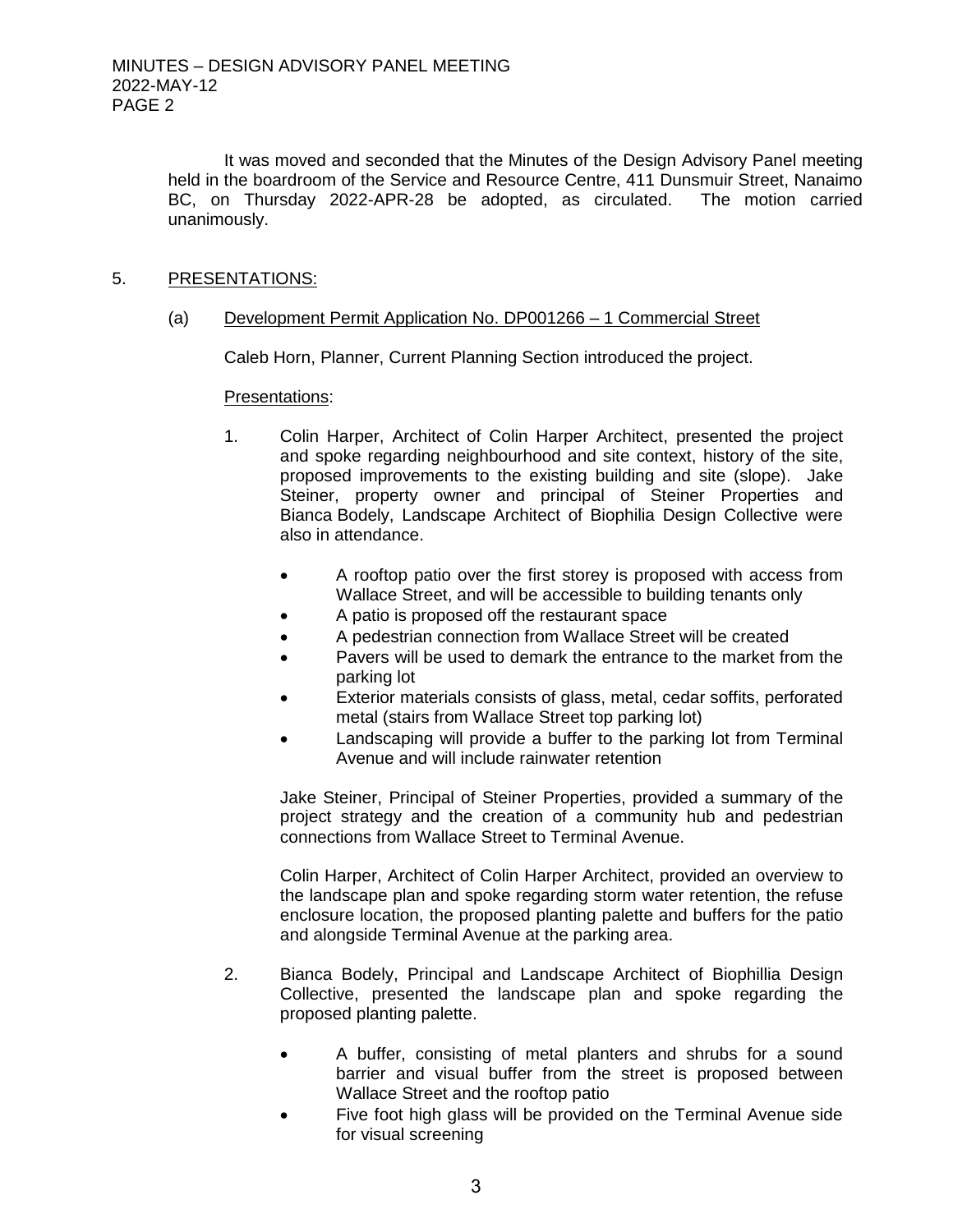- Drought tolerant species including pollinators and structural evergreens will be used in the plant palette
- Lighting for safety is proposed for rooftop planters, the parking area, on the staircase, and in the tree planter

Kate Stefiuk, Chair opened the floor for questions:

 Marie Leduc asked who is responsible for the fence along the Wallace Street side.

Colin Harper stated that the fence along Wallace Street will be updated.

Panel discussions took place regarding:

- The proposed colour for the building's exterior
- Consideration toward designing a more inventive staircase to make it more functional with more of a statement
- The rooftop garden / patio area and access
- The possible addition of trees and bench seating to the rooftop deck/patio
- The proposed outer stair location and views down the street
- Ways to break/soften the retaining wall mass
- The possibility of including showers for commuters and bike parking for daycare clients
- Possible improvements to each of the building entrances on Terminal Avenue and Wallace Street
- The possibility of making the connection to the stairs more prominent to feel more like a plaza, as it is very visible
- Possibly providing added articulation to the Wallace Street side to make it more interesting
- The possible addition of landscaping along the street
- The creation of a quality outdoor environment for children on the rooftop deck space, if daycare is the intended use
- The removal of invasive species and taking a restorative approach to re-establish the bank as an important part of the property
- Appreciation was conveyed for the proposed plan for redevelopment of the property, and the modern form of the building

It was moved and seconded that Development Permit Application DP001266 be accepted as presented. The following recommendations were provided:

- Look at ways to enhance the character of the Wallace Street façade;
- Consider enhancing the market entry and elevation;
- Consider improvements to the pedestrian connection through the parking area;
- Consider improving the rooftop garden with more plantings and shade (lighting);
- Look at taking a restorative approach to the tree palette;
- Look at ways to add vegetation to the corrugated metal wall; and
- Consider adding trees or green space to the parking area.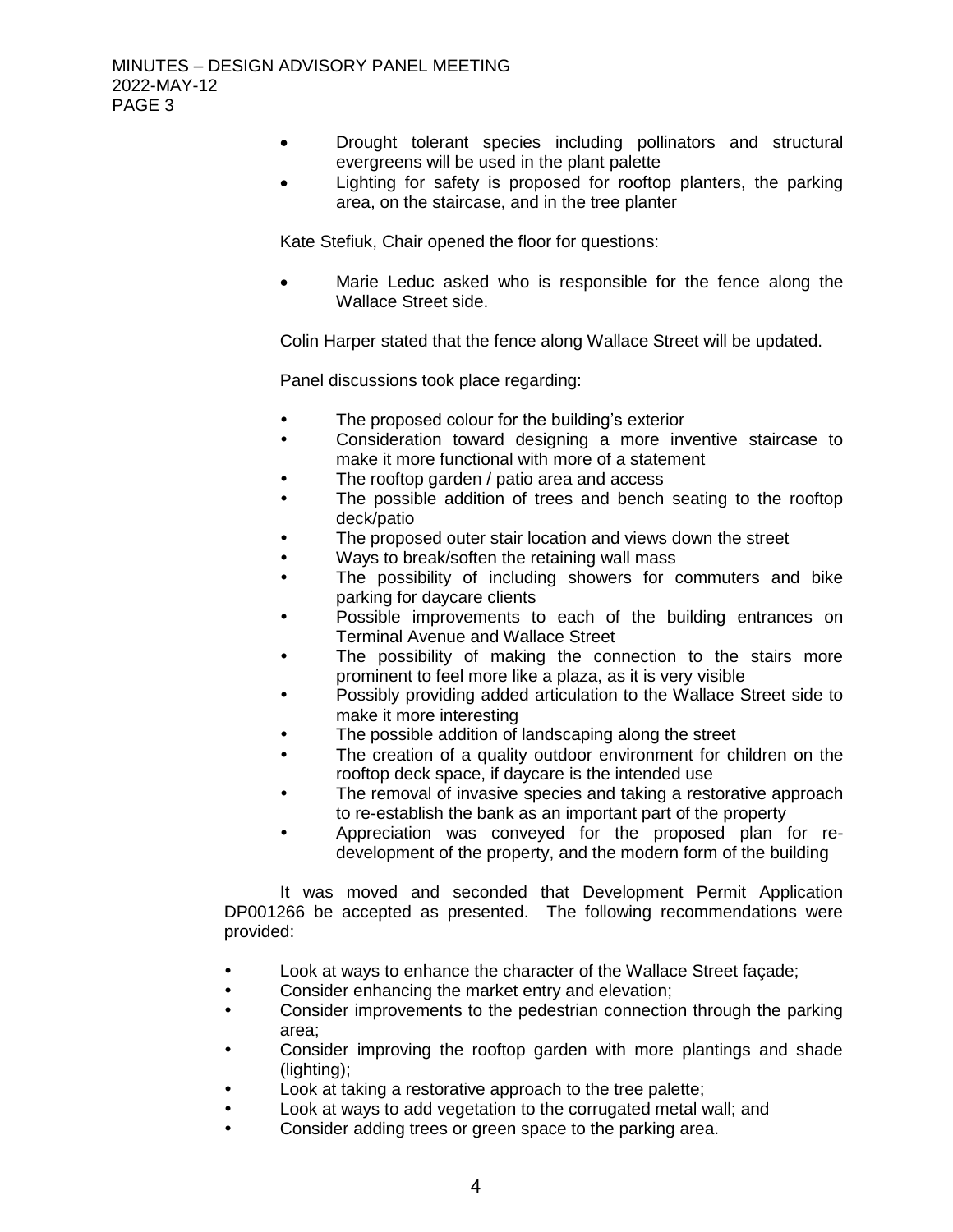The motion carried unanimously.

Jake Steiner, Principal of Steiner Properties, added the second floor space may be used by an alternate business to the suggested daycare; and, if special items are required for any tenant the cost to enhance the space may be shared with that tenant.

## (b) Development Permit Application No. DP001269 – 1840 Stewart Avenue

Caleb Horn, Planner, Current Planning Section introduced the project.

## Presentations:

- 1. Glenn Hill, Architect of dHK architects introduced Jason Guild who spoke regarding his work with Snuneymuxw First Nation, and how excited they are to display parts of their culture within the project, through changes within the area and the building.
- 2. Glenn Hill, Architect of dHK architects presented the project and spoke regarding site and neighbourhood context, existing structures and usage, proposed improvements, and pedestrian connections.
	- The project consists of improving existing conditions and reconfiguring the parking area
	- Working toward creating a linear pedestrian connection from the waterfront walkway to the front of Building 1 through to the sidewalk along Zorkin Road
	- Building 1 will be a collection of commercial retail leased space and will feature a primary cultural entry way with totems to recognize the culture and art of First Nations
	- Exterior improvements to existing buildings include the addition of ground level patios (for commercial spaces along the waterside for Building 1), new canopies (covered entries), updated windows and cedar cladding
	- Exterior materials include: metal panel (canopies), vertical aluminum siding, cement fibre panels (back), and cedar for frontage facing the parking lot, and heavy timbers
- 3. Cara MacDonald, Landscape Architect of Gray MacDonald, provided an overview of the landscape plan and spoke regarding the proposed planting plan, lighting, hardscape features, and proposed site furnishings.
	- The plaza area in front of Building 1 is the focal point of the project
	- Decorative paving patterns will be used to create pedestrian connections from the waterfront walkway through the site
	- The existing rails behind Building 1 will be updated
	- Bike racks will be added to the plan once building uses are secured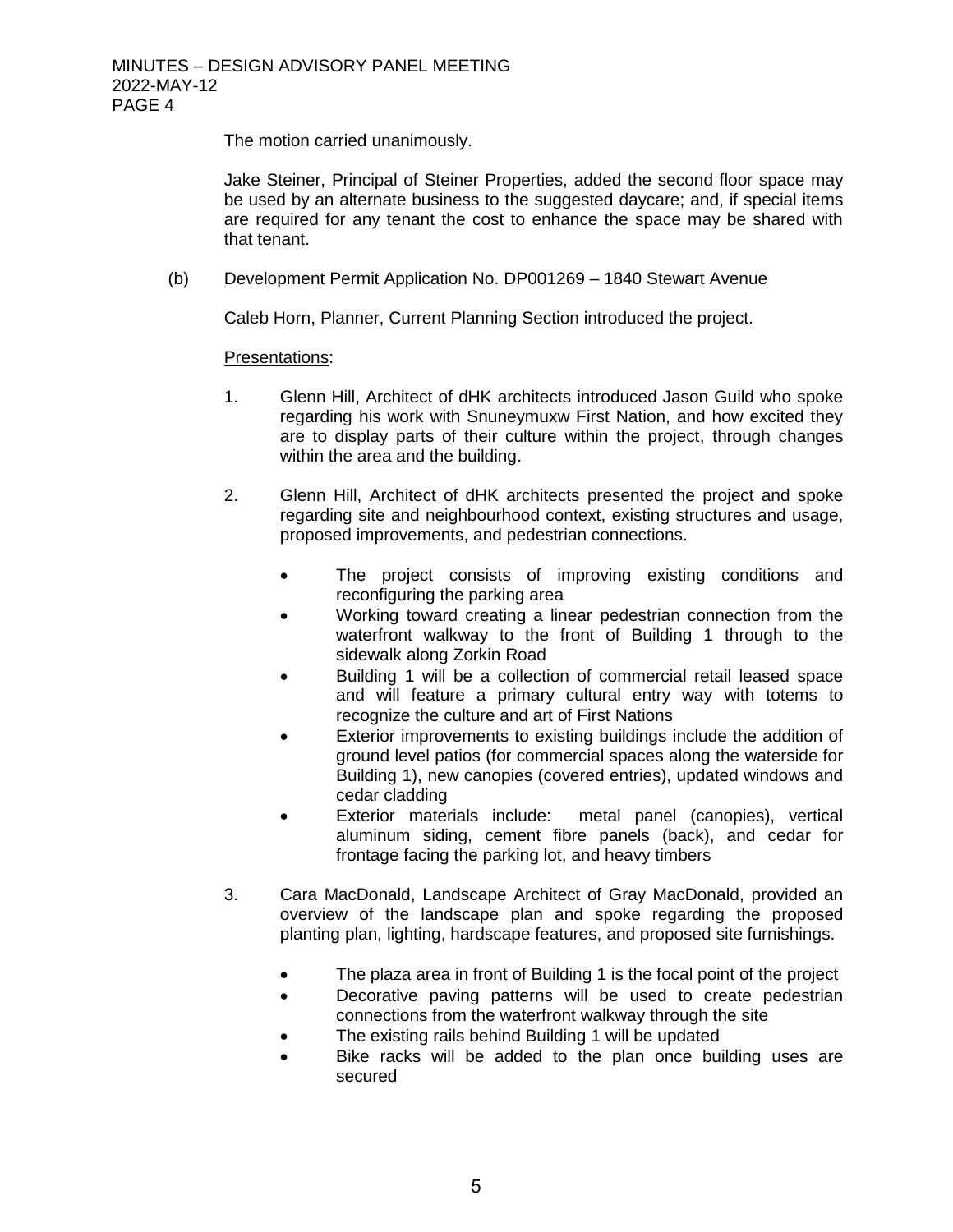4. Keith Davies, Civil Engineer of Cascara Consulting, spoke regarding civil upgrade requirements and stated that due to the proximity of the ocean they are not looking at retention/detention but rather at treating stormwater runoff in the landscaped areas.

Kate Stefiuk, Chair opened the floor for questions. No questions were asked.

Panel discussions took place regarding:

- Appreciation was conveyed regarding the proposed rejuvenation of the site and the creation of a mixed use space
- The possible addition of a green roof on the main building
- Suggested increased plantings and trees
- Possible integration of art forms from the proposed front totems of Building 1 into the parking area
- The incorporation of paving patterns and form and character of the central entrance space
- Improving pedestrian connections through and to the site and formalizing the waterfront walkway connection
- Finding ways to attract and keep people on the site through improved active spaces
- The possible reduction in parking to increase the size of the plaza and provide more amenity space
- The possibility of breaking the linearity of the parking area with more trees and landscaping
- Possible improvements to the landscaping along the adjacent road rightof-ways
- The possibility of providing a stairwell from Stewart Avenue to the site
- The possibility of working with the City to improve the edges of the site along Stewart Avenue and Zorkin Way
- Shoreline softening and restoration as parcels redevelop and the possible addition of more indigenous species to enhance the project

Councillor Brown left the meeting at 6:57 p.m.

Glenn Hill, Architect of dHK architects asked Caleb Horn, Planner, Current Planning Section about the suggested parking reduction to further enhance the pedestrian aspect of the plaza.

Caleb Horn, Planner, Current Planning Section confirmed that parking reductions are Council decisions if reduced below the minimum required amount, and there may be an opportunity for a trade-off with additional amenity space.

Caleb Horn, Planner, Current Planning Section also mentioned the right-of-way along Stewart Avenue is under the jurisdiction of the Ministry of Transportation and Infrastructure.